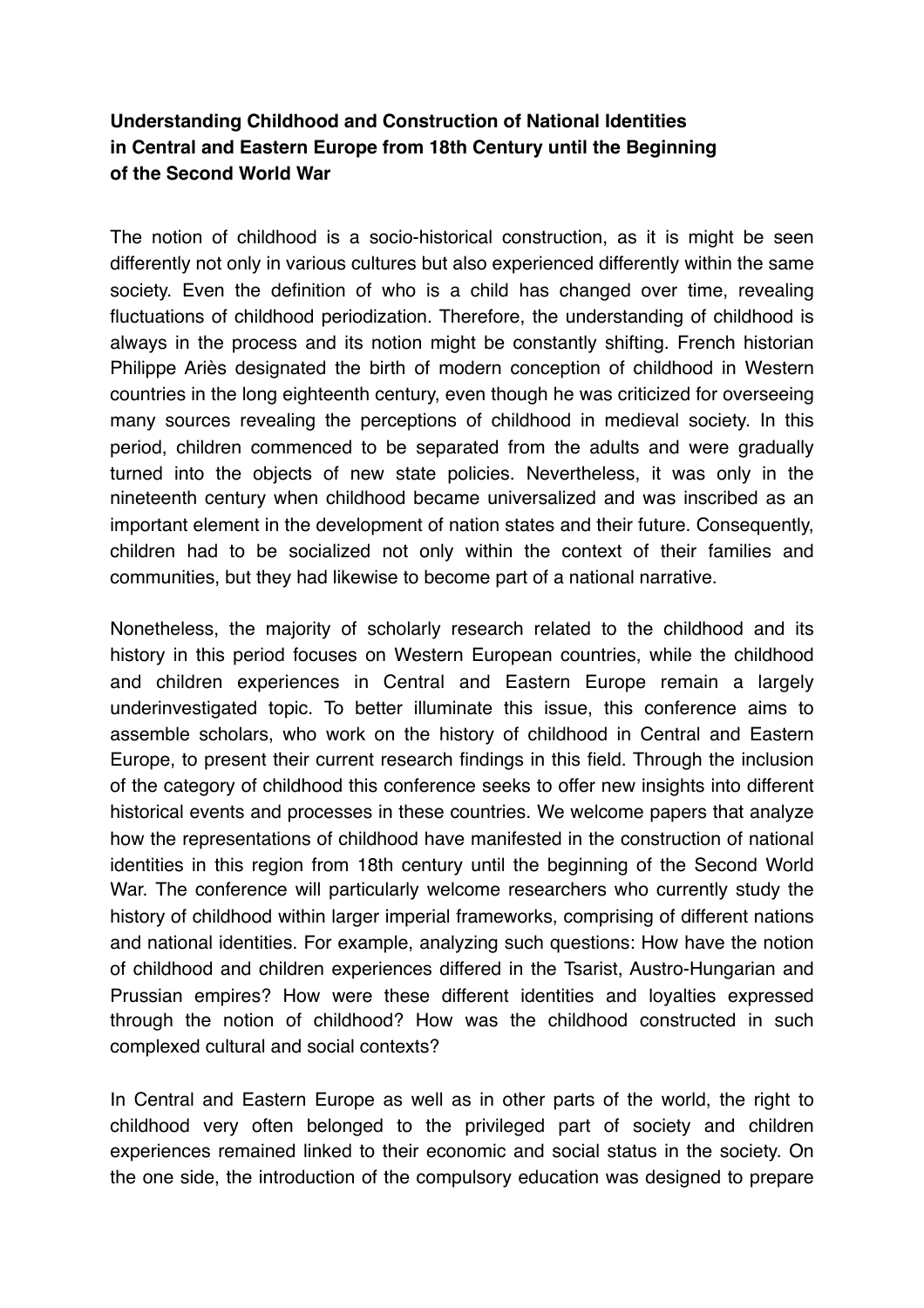children to become responsible citizens of their respective countries and give them opportunity to free themselves from the early entrance into the labor market. However, from the other side, for many poor families it was more important that children bring their wage home and contribute to the welfare of their families than getting an education. In the divided Polish-Lithuanian Commonwealth, especially in the Russian and Prussian parts of the partition, political factors also played a significant role in attaining education. Historian Dalia Leinartė depicts in her research that compulsory education did not discourage children labor in nineteenth century Lithuania. She explains it by the specific socio-historical conditions prevailing in the Tsarist Empire. After the Polish and Lithuanian uprising against the Tsarist Russia in the 1860s, the Lithuanian press, alphabet, and schools were banned. In this context, education was usually transferred to home or illegal nationalist schools, as Lithuanian parents did not allow their children to attend tsarist Russian schools.

Thus, the removal of Polish and Lithuanian languages from educational system in the Russian Empire led to the fact that many working-class children in the Russian parts of Poland and occupied Lithuania had limited access to education. Such government's educational policies continued to limit the possibilities of their social mobility as well. Therefore, the analysis of childhood enables to portray not only the everyday life of certain communities in different historical contexts, reveal social norms but also indicate how through the control of childhood the state was exercising power towards its citizens.

During the period of industrialization, the divergence on the perception of childhood between the poor and middle class became visible not only in Western Europe but also in Central and Eastern European countries. Child labor and the exploitation of children in various industries became an important topic. By the late nineteenth century, legislative debates on protection of children and welfare in the Tsarist Empire also started to emerge and various acts of law were implemented. Historian Boris B. Gorshkov revealed that these new acts of law not only laid foundations for forthcoming general social legislation but also opened a new public issue in Tsarist Russia–the issue of childhood. Nevertheless, the history of child labor, including children work in the countryside, domestic and state industries as well as state policies, continues to remain a blank page in the history of childhood in Central and Eastern Europe.

We welcome papers that engage with such questions as: How have family, state institutions and government's policies shaped the notion of childhood and affected children and their national consciousness? What was the role of children in national movements and during military conflicts? What was the role of literature, media, photography and medium of painting in shaping nationalized notions of childhood?